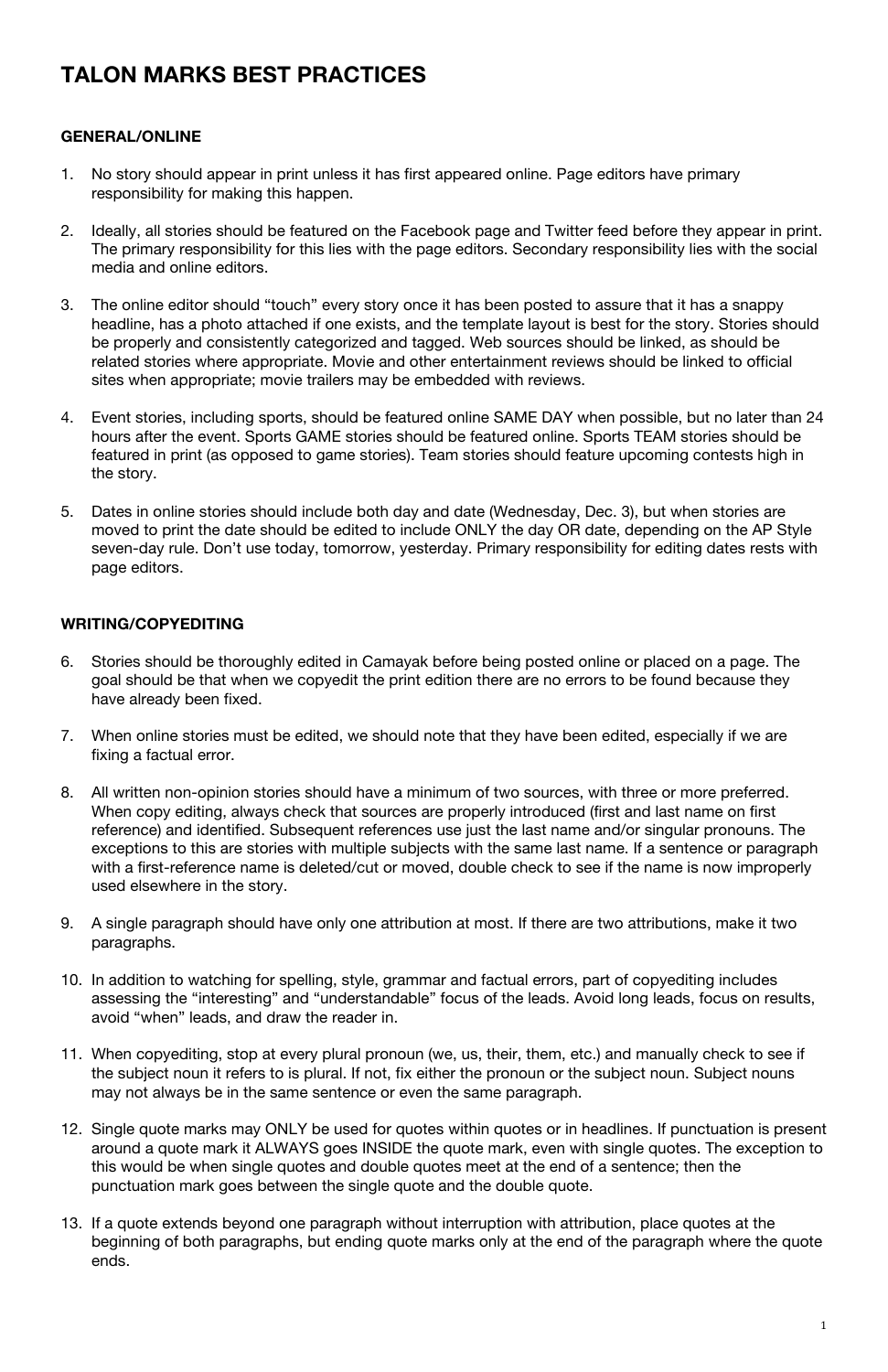14. When changing speakers in a story, be sure to notify the reader early in the quote that this is another speaker. Do not wait until after a long quote for the attribution.

# **PHOTOS**

- 15. Photos should be cropped and pre-pressed to 900px wide x 600px deep at 200dpi. They should also be tone corrected. Vertical and square photos should be pre-pressed to 600px deep, regardless of the width; this applies to mug shots as well. NO photo should be placed on a page or online in its raw camera mode resolution and size. Because we are standardizing cropping sizes, page editors should be able to accurately calculate photo sizes for print pages even before they are properly pre-pressed.
- 16. If a photo is resized on a page, it must be PROPORTIONALLY resized both directions. DO NOT use the "fill" command. NO STRETCHED PHOTOS.
- 17. All print photos (and preferably online), except mug shots, should have two-sentence cutlines with the first sentence explaining who is doing what in the photograph and the second sentence giving a secondary fact. If the focal point of the photo is on specific individuals, the individuals must be properly identified.
- 18. The focal point of a photo should be on one or more of the tic-tac-toe axes (rule or thirds). No photo should be cropped to put the focal point in the middle of the photo. No photo should have two focal points (i.e., individuals with gaps between them). A focal point is preferred over a generic crowd shot.
- 19. All photos should have an embedded AP Style caption. (Note, no photo can get grade credit without it.) Photographers have primary responsibility for embedding cutlines. Photo editors secondary responsibility for checking that photos have embedded cutlines. If there is no photo editor secondary responsibility falls on the page editor. Photo captions should be embedded BEFORE a photo is placed on a page.

#### **MULTIMEDIA/ONLINE**

- 20. Audio and video stories should be accompanied by a written story and/or, at the very least, a transcript.
- 21. SoundCloud audio stories should have a relevant photo attached to go with the audio link instead of relying on the Talon Marks logo.
- 22. If a meeting is filmed and posted as an archive (i.e., the whole meeting broken into multiple files for upload), the files should be uploaded to YouTube and a single post should contain the links/embeds. But this should only be done if the videos are accompanied by a written or edited standalone video story. Posting of archive videos is not journalism, but can be an aid to journalism.
- 23. Meetings should be live tweeted and followed up same day with Storify versions, complete with transitional explanatory paragraphs. Traditional stories should follow ASAP.
- 24. The e-edition should be posted online as soon as the print edition is sent to the printer.
- 25. Design/page postings should be posted in talonmarks.com within 24 hours of the print distribution. The preference is to do this before we leave on production night.
- 26. Sports schedules and latest scores should be updated no less than weekly. But sports schedules, except for playoffs, should be entered into the system in their entirety as soon as they are available. Sports scores should be updated within 24 hours of a contest.
- 27. Arts events and other events should be entered into "upcoming events" before a story is assigned to a staff member. Primary responsibility for this lies with the page editor.

## **HEADLINES**

28. When designing a print page, headline sizes should graduate downward as they go down the page. Larger type headlines go at the top of the page. Refer to the headline graduation illustration in the Newspaper Designer's Handbook.